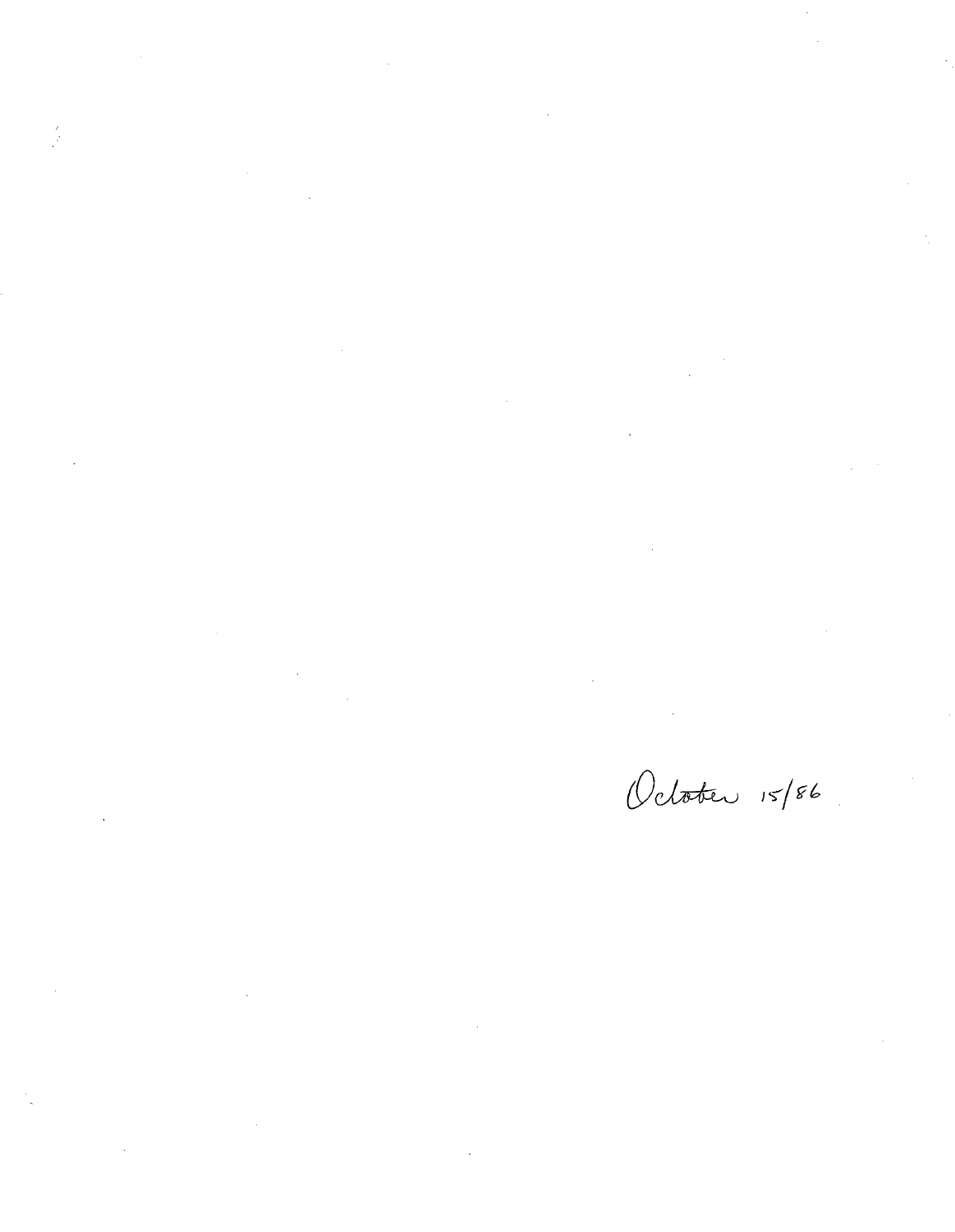

Minutes of Special Meeting of Executive Committee held Wednesday, October 15, 1986 at 3:30 p.m. in Room 250 Allen Building.

Present: N. E. Losey (Chair); J. W. Berry, W. G. Baldwin, N. R. Hunter, P. McClure, F. Hawthorne, K. S. Mount, T. J. Wiens, K. Sharma; P. Pachol (Sec.); J. McConnell, R. Lyric

Dean Losey explained that the special meeting was called as a result of a request from the Science Library User's Committee to Dean Bigelow that an emergency meeting of Faculty Council be called to discuss the library problems.

Dean Losey asked Ron Lyric, Chair of the Science Library User's Committee, to give the Executive Committee the reasons for this request. Prof. Lyric gave a history of the library situation. This was followed by a lengthy discussion on how best to tackle the problems of the library.

Prof. Lyric circulated the following motion from the Science Library User's Committee.

"The Faculty Council of Science wishes to draw to the attention of the senior administration the critical state within the University of Manitoba Library system.

- $1.$ The Faculty Council believes that any "Drive for Excellence" must begin with a philosophical recognition that an adequate library is a fundamental requirement for the maintenance of high standards of instruction and research.
- $2.$ That in view of the urgency of the current situation the President of the University of Manitoba should take immediate steps to present a report to Senate on the state of the libraries with respect to financing, and with particular regard to the effects of budgetary shortfalls on teaching and research at the University of Manitoba.
- $3.$ That the President, if unable to correct the current critical situation unilaterally, should pursue the matter with the Board of Governors and if need be with the Provincial Government.
- The council affirms that the present mechanism for serials 4. cancellation cannot be continued. Any future cancellations must take into account institutional priorities to minimize the long-term disruptive effects on teaching and research programs at the university."

A lengthy discussion followed.

Motion by Wiens/Hunter:

That the Executive Committee endorse the motion of the Science Library User's Committee to Faculty Council."